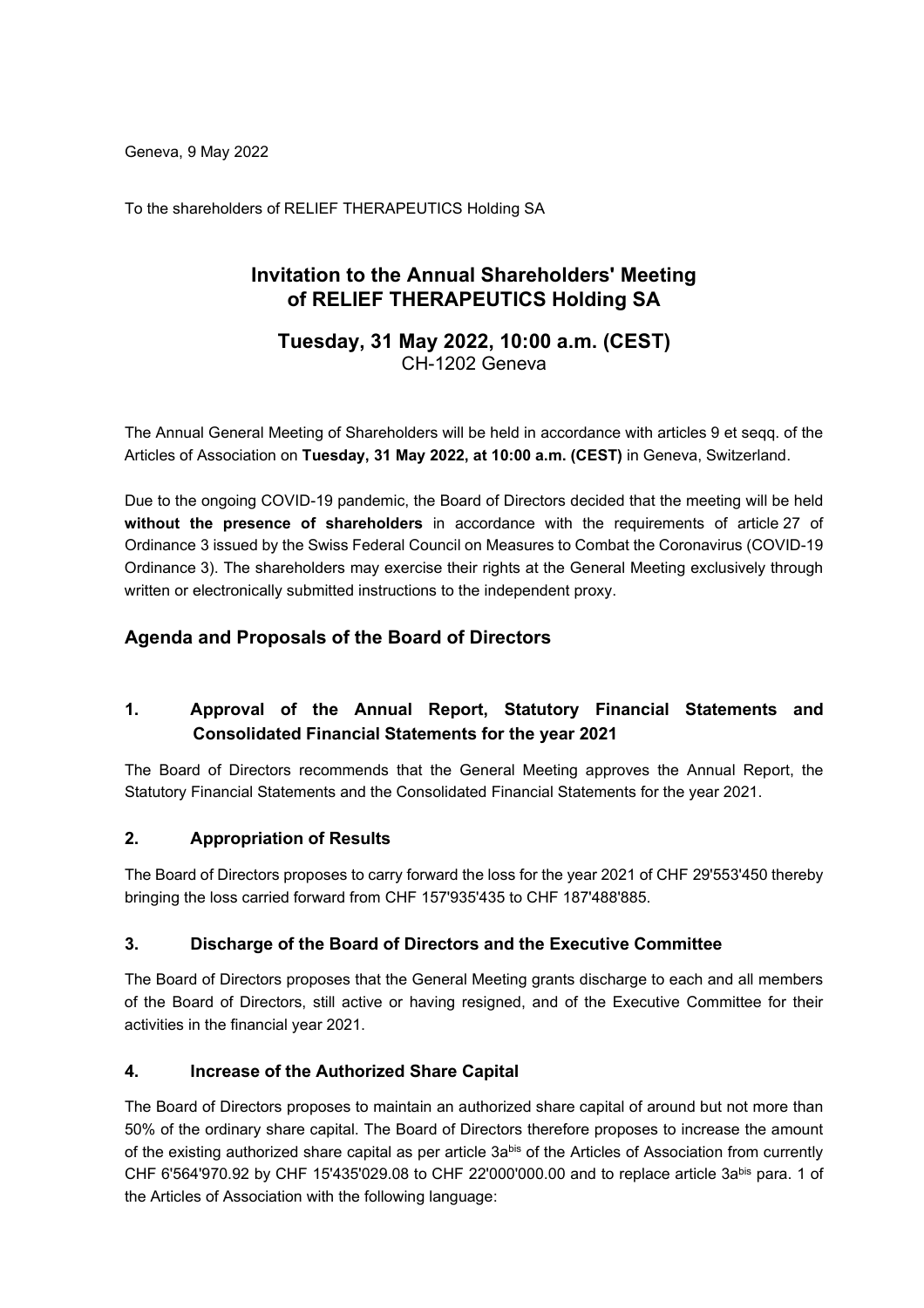| Old version                                            | <b>New version</b>                                    |
|--------------------------------------------------------|-------------------------------------------------------|
|                                                        |                                                       |
| Article 3abis Authorised share capital                 | Article 3abis Authorized share capital                |
|                                                        |                                                       |
| 1 The Board of Directors is authorized, at any         | 1 The Board of Directors is authorized, at any        |
| time <b>until 17 June 2023</b> , to increase the share | time until 30 May 2024, to increase the share         |
| οf<br>capital<br>maximum amount<br>by<br>a             | by a<br>capital<br>maximum<br>amount<br>ot            |
| CHF 6'564'970.92<br>issuing<br>bv<br>up<br>to          | CHF 22'000'000.00<br>by<br>issuing<br><b>up</b><br>to |
| 656'497'092 registered shares to be fully paid         | 2'200'000'000 registered shares to be fully paid      |
| up with a par value of CHF 0.01 each.                  | up with a par value of CHF 0.01<br>each.              |
| [unchanged]                                            | [unchanged]                                           |
|                                                        |                                                       |
|                                                        |                                                       |

The authorized share capital is intended for the future financing of the Company as required in connection with future projects, as well as for responding quickly to strategic business opportunities.

## **5. Votes on the compensation of the members of the Board of Directors and of the Executive Committee**

The Board of Directors proposes a separate vote on the compensation of the Board of Directors and of the Executive Committee. The 2021 Compensation Report is included in the 2021 Annual Report, which can be accessed and downloaded from the Company's website at [www.relieftherapeutics.com.](http://www.relieftherapeutics.com/)

## **5.1 Binding vote on the total compensation of the members of the Board of Directors for the period from the Annual General Meeting 2022 until the Annual General Meeting 2023**

The Board of Directors recommends that the General Meeting approves a maximum amount of CHF 2'500'000 (both fixed and variable compensation, including stock options and other benefits, but excluding employer social security contributions) for the members of the Board of Directors for the period from the Annual General Meeting 2022 until the Annual General Meeting 2023.

## **5.2 Binding vote on the total remuneration of the members of the Executive Committee for the financial year 2023**

The Board of Directors recommends that the General Meeting approves a maximum total compensation of CHF 5'000'000 (both fixed and variable compensation, including stock options and other benefits, but excluding employer social security contributions) for the members of the Executive Committee for the financial year 2023.

### **5.3 Consultative vote on the 2021 Compensation Report**

The Board of Directors recommends that the General Meeting approves, on a consultative basis, the Compensation Report for the financial year 2021.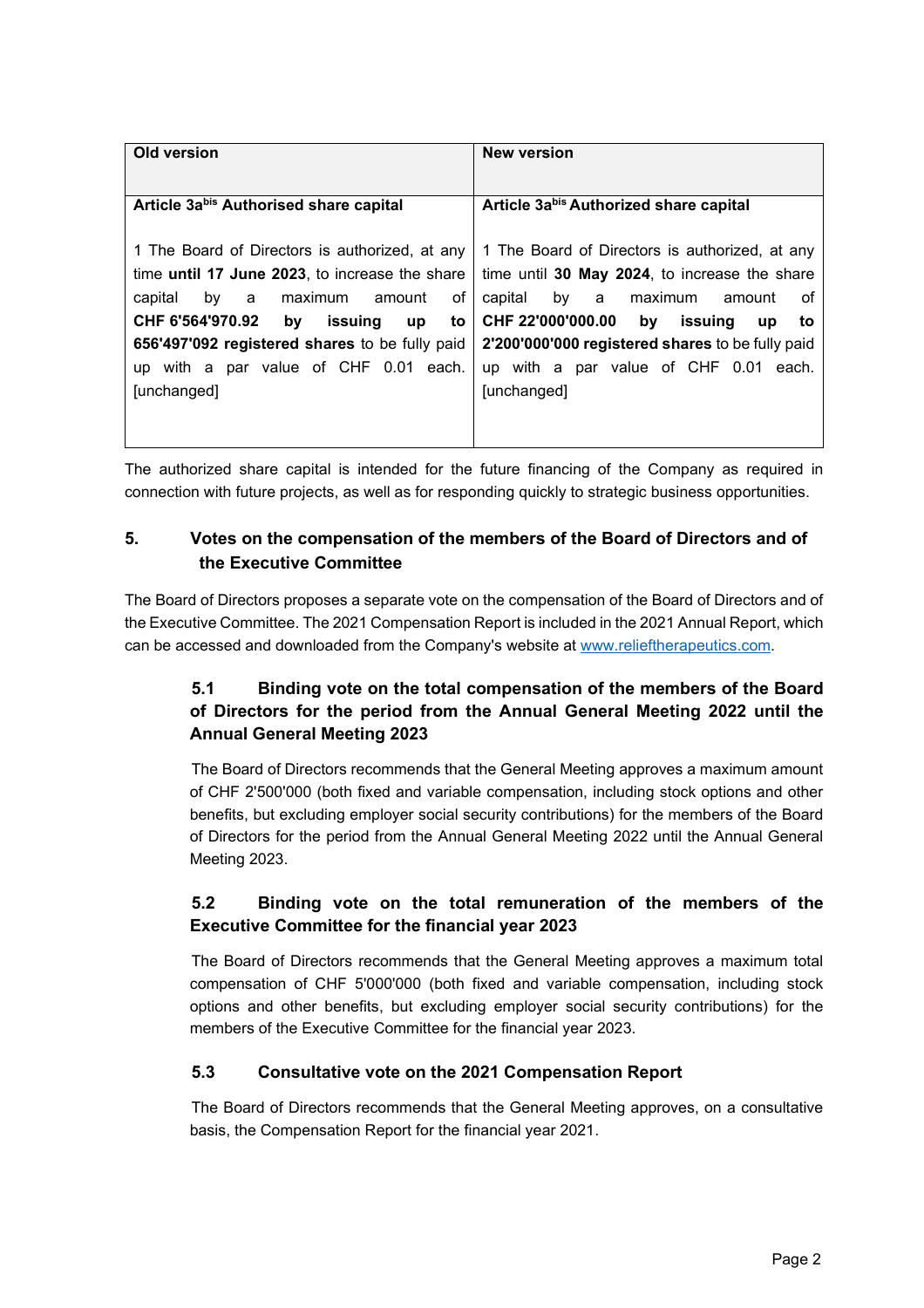### **6. Elections**

### **6.1 Re-election of existing members of the Board of Directors**

The Board of Directors recommends that the General Meeting re-elects the members of the Board of Directors for another term of office which will end for all members with the closure of the next Annual General Meeting. All re-elections are held individually.

- a) Re-election of Dr. Raghuram Selvaraju
- b) Re-election of Dr. Thomas Plitz
- c) Re-election of Dr. Patrice Jean
- d) Re-election of Mr. Paolo Galfetti
- e) Re-election of Ms. Michelle Lock

Biographical details on the candidates are in the Annual Report 2021 or on the Company's website at [www.relieftherapeutics.com.](http://www.relieftherapeutics.com/)

### **6.2 Chairman of the Board of Directors**

The Board of Directors recommends that the General Meeting re-elects Dr. Raghuram Selvaraju as Chairman of the Board of Directors for a term of office which will end with the closure of the next Annual General Meeting.

### **6.3 Nomination and Compensation Committee**

The Board of Directors recommends that the General Meeting elects Dr. Raghuram Selvaraju and Dr. Thomas Plitz as members of the Nomination and Compensation Committee for a term of office which will end with the closure of the next Annual General Meeting.

### **6.4 Independent Voting Rights Representative**

The Board of Directors recommends that the General Meeting elects Mr. Thomas Hua, esq., partner at gbf Avocats SA, Route de Pré-Bois 20, 1215 Genève Aéroport, Switzerland, as independent proxy holder of the Company for the next term of office, which will end with the closure of the next Annual General Meeting.

### **6.5 Auditors**

The Board of Directors recommends that the General Meeting re-elects the audit company MAZARS SA from Geneva as auditors of the Company for another term of office, which will end with the closure of the next Annual General Meeting.